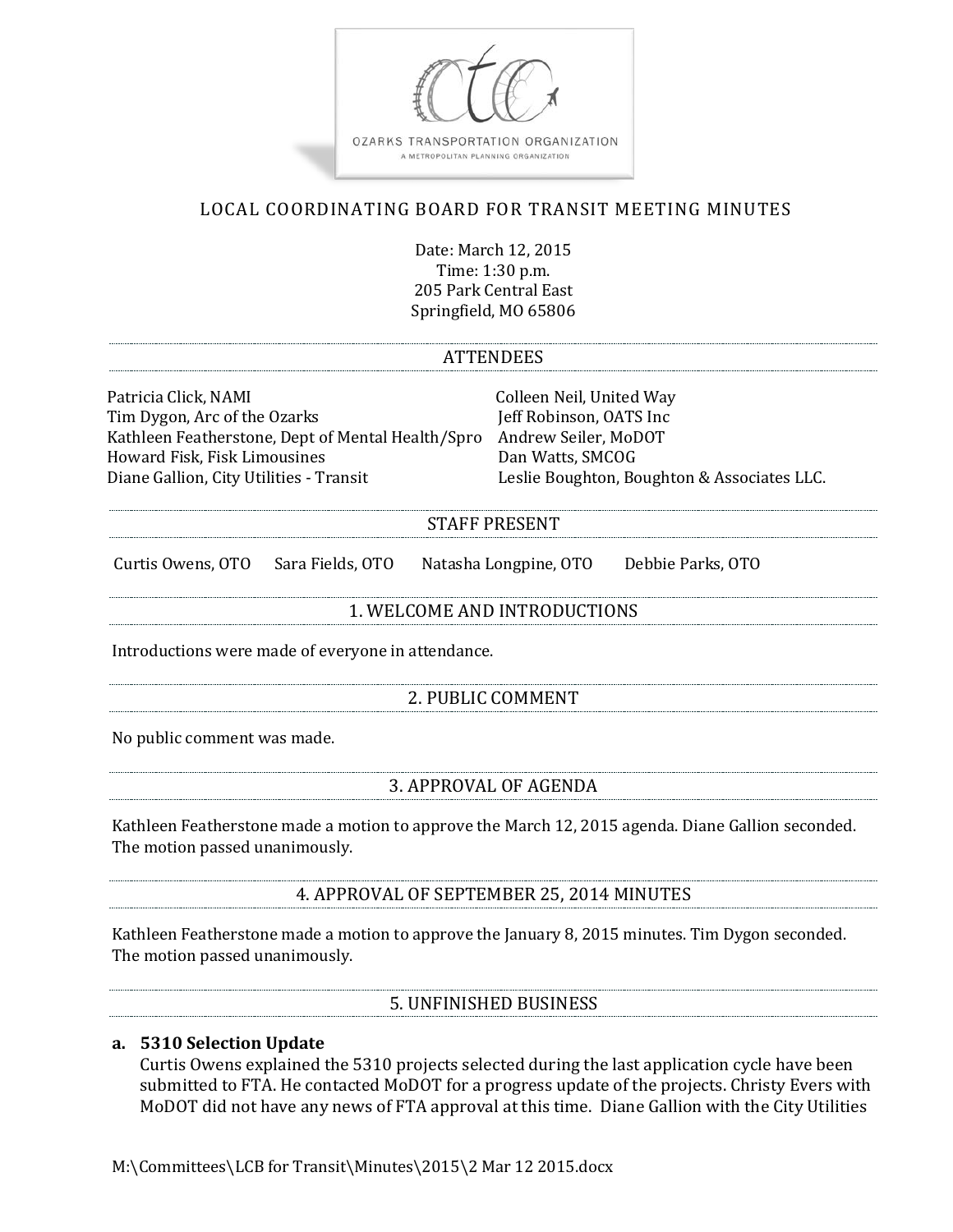mentioned that their 5310 projects were approved by FTA. OTO staff will continue to monitor the progress of project approval.

# **Information only**

### **b. 2015 Funding for Section 5310**

Curtis explained FTA has released 8/12 of 5310 funds for the 2015 grant cycle, which is equal to \$170,531. It is expected that the remaining 4/12 will be released later this year. The total 2015 funds would be approximately \$255,796. The total available amount would break down as follows (\$140,688 = 55%), (\$89,528 = 35%), and (\$25,796 = 10%). Curtis reminded the group that approximately \$77,613 of traditional funds of the 55 percent was still available from the 2013/2014 application process. Discussion about the availability of the 2015 applications concluded that applications would most likely be available about June of 2015.

### **c. 5-Year Implementation Plan Progress (Status of Actions)**

Curtis explained the uncompleted items for 2014 might be better completed if the LCBT could better understand the 2-1-1 system. Curtis contacted United Way's 2-1-1 coordinator to come and speak to the LCBT on how the system works and what actions the LCBT could take to enhance the program. Curtis explained the remaining items for 2014 could be completed in a way of utilization and enhancement of the 2-1-1 system. He further explained the 2015 actions items were heavy on the media actions and would need a committee organized to move through this action list.

The Media Committee would be to setup to discuss key actions that could be taken to organize human service agency public outreach. This information could be used for radio air time, newspaper ads and other outreach methods. Agencies would need to designate a spokesperson to participate on the media committee. It was recommended that agencies should use the best media spokesperson to participate in the Media Committee. The LCBT designations include: DMH/SPRO's resource representative - TBA, The Arc of the Ozarks - Clift Beuterbaugh, NAMI – Trish Click, CU – Jamie Dopp, OTO – Staff. **Information only**

## 6. NEW BUSINESS

### **a. In-Kind Match**

Debbie Parks with OTO explained the In-Kind Match purpose was to help OTO match a federal planning grant. The federal government allows OTO to charge \$21.17 per hour for non-federally paid staff to match the planning grant. She asked that each eligible committee member simply sign and date the form for OTO records. This would allow OTO to count each meeting's time as in-kind matching funds.

## **b. 2-1-1 Enhancement Discussion**

Colleen Neill, the Southwest Resource Specialist for United Way, explained that 2-1-1 is a web based or call-in program that allows users to find human services at the local level. The 2-1-1 program is funded by the United Way and the Missouri Foundation for Health. Agencies can include service information as a resource for 2-1-1 public use. The website is listed as 211helps.org where anyone can look up service information. 2-1-1 is updated annually through